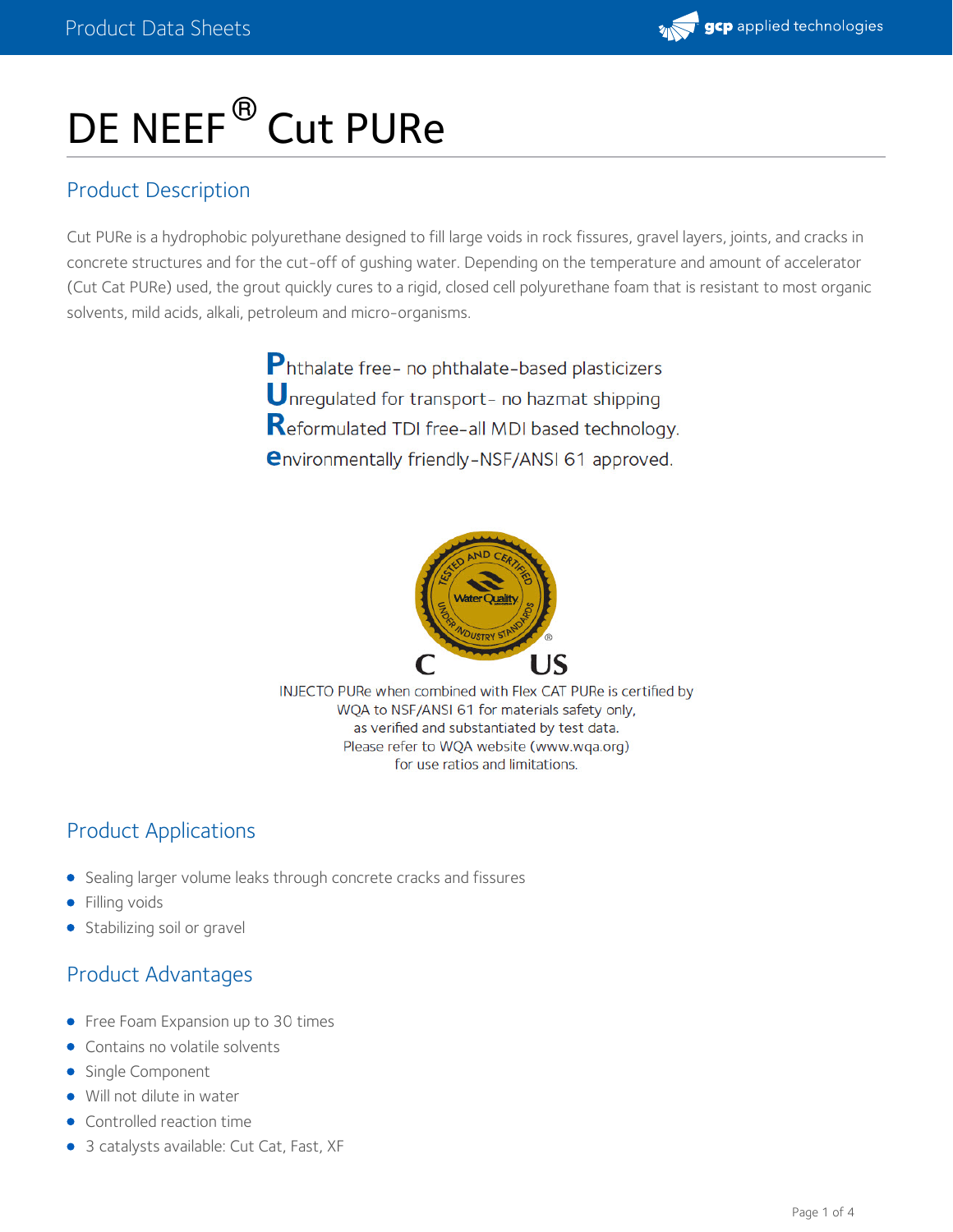

# Packaging & Handling

Cut PURe:

5 gallon metal pail 50 gallon metal drum

Cut Cat PURe:

32 oz. metal cans

Cut PURe is sealed under dry nitrogen because it is sensitive to moisture, and should be stored in original containers in a dry area.

Storage temperature must be between 40°F and 90°F. Once the packaging has been opened, the useful life of the material is greatly reduced and should be used as soon as possible. Shelf life: 2 years.

### Properties

| <b>CUT PURE RESIN</b> |                          |                        |
|-----------------------|--------------------------|------------------------|
| Solids                | 100%                     | ASTM D2369             |
| Viscosity             | 180 cps at 77°F          | ASTM D2196             |
| Color                 | Black-brown liquid       |                        |
| Density               | 1.10 $g/cm^3$            | ASTM D4659             |
| Flashpoint            | 293°F                    | ASTM D93               |
| Corrosiveness         | Non-corrosive            |                        |
| Cut Cat PURe          |                          |                        |
| Viscosity             | 15 cps at 77°F           | ASTM D2196             |
| Color                 | Red liquid               |                        |
| Flashpoint            | 158°F                    | ASTM D93               |
| Cut PURe Cured        |                          |                        |
| Density confined      | $1.00$ g/cm <sup>3</sup> | ASTM D3574             |
| Density free          | 2 PCF                    | ASTM D3574             |
| Compressive strength  | 35 to 4351 psi           | Depends on confinement |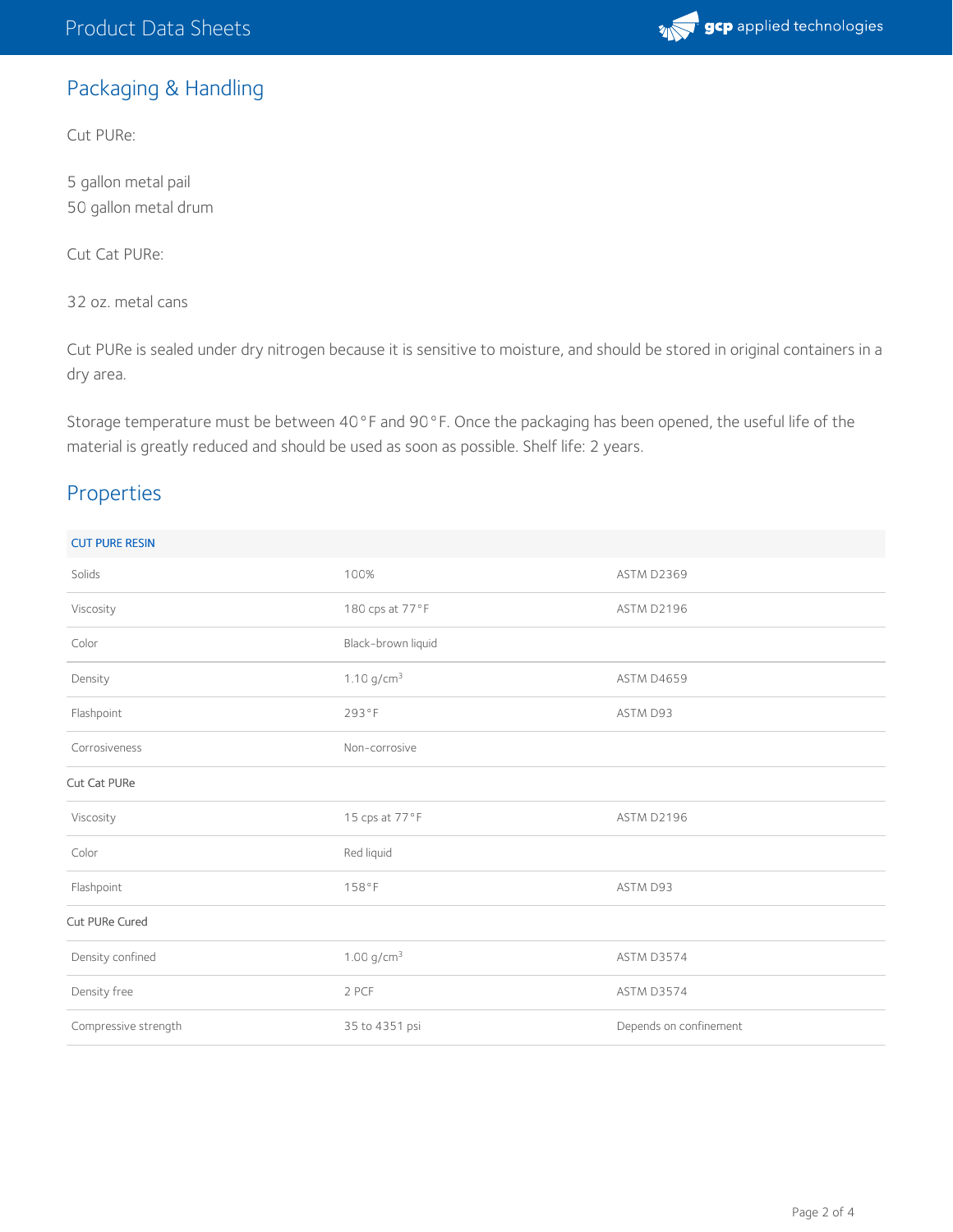

## Reaction Times

| $\mathsf{T}$ | % CAT | <b>END REACTION</b>           | <b>FOAM FACTOR</b> |
|--------------|-------|-------------------------------|--------------------|
| 40°F         | 5     | 5'35''                        | 22V                |
|              | 10    | $3^{\prime}05^{\prime\prime}$ | 25V                |
| 50°F         | 5     | 5'00"                         | 24V                |
|              | 10    | 2'50''                        | <b>28V</b>         |
| 60°F         | 5     | 4'45''                        | 25V                |
|              | 10    | 2'35''                        | 28V                |
| 68°F         | 5     | 4'35''                        | 27V                |
|              | 10    | 2'10''                        | 29V                |
| 77°F         | 5     | 4'00''                        | <b>28V</b>         |
|              | 10    | 2'05''                        | 30V                |
| 86°F         | 5     | 3'35''                        | <b>29V</b>         |
|              | 10    | 1'55''                        | 30V                |
| 95°F         | 5     | 2'55''                        | <b>29V</b>         |
|              | $10$  | 1'50''                        | 30V                |

#### Limitations

#### Cut PURe must be used with Cut Cat PURe.

Low temperatures will significantly affect viscosity. If site temperatures are extremely low, heat bands or heated water baths may be used on the pails before and during installation to maintain the product's temperature. Avoid splashing water into open containers, as the material is water activated. Avoid exceeding 90˚F when warming.

CAUTION: pH NOTICE. Water used to activate PURe Grouts must be in the pH range of 3-10 for optimum foam quality.

#### Installation Guidelines

Warning: Cut PURe must be used with Cut Cat PURe. Consult the Technical Data Sheets and SDS before using.

Installation Instructions: For detailed installation instructions refer to the DE NEEF $^\circledR$  technical bulletin for your application.

Catalyst: Shake catalyst can 2-3 minutes. Pour the desired amount of Cut PURe into a clean dry pail. Measure the appropriate amount of Cut Cat PURe (refer to the Reaction Times section of this data sheet for the desired set time) and pour it into the pail. Stir until adequately mixed. Exceeding the recommended amount of catalyst may adversely affect the reaction and quality of the cured foam.

Injection: During injection the grout will follow the path of least resistance. When the material has stopped penetrating it will continue to expand against the limits of the confined space and compress within itself, forming a dense, closed cell foam.